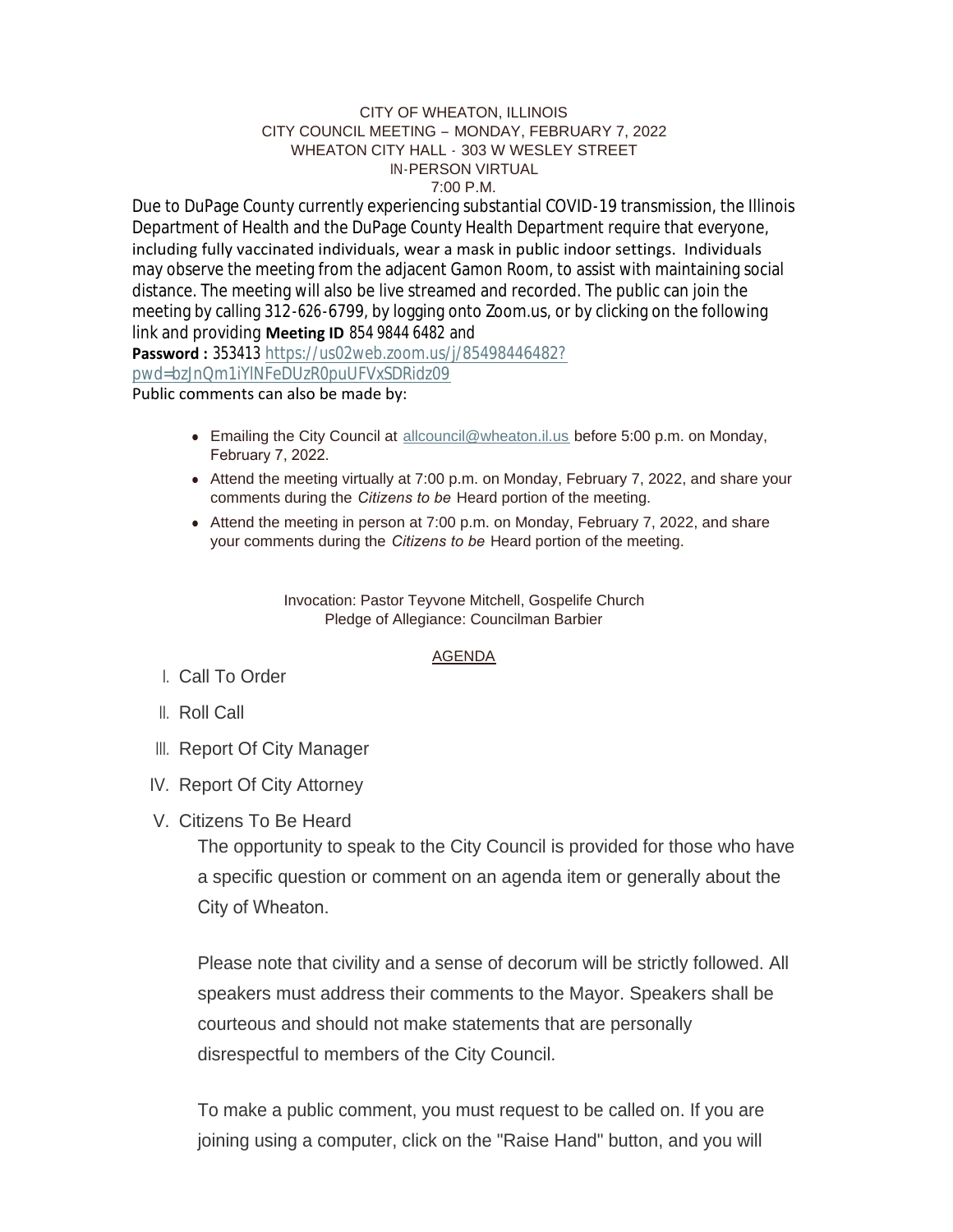receive a notification when you have been recognized to speak and are unmuted. If you are joining using a phone, "Raise your hand" by pressing \*9. You will receive a notification when you have been unmuted and are able to speak. Please ensure you are in a quiet place with no background noise.

When called upon, please announce your name and address before commenting. All public comments are limited to five (5) minutes, and each citizen will be permitted to speak only once.

Members of the public were also given the opportunity to provide comments prior to this meeting to be read by the City Clerk. We will begin with a reading of the previously submitted public comments for this meeting.

- VI. Consent Agenda
	- A. Approval Of Minutes
		- 01 18 22 Draft Minutes 1.

Documents:

# [01 18 2022 DRAFT MINUTES.PDF](https://www.wheaton.il.us/AgendaCenter/ViewFile/Item/8423?fileID=10833)

- B. Consent Unfinished Business
- C. Consent New Business
	- 1. Consent Agenda New Business #1

Documents:

## [CANB01 - A RESOLUTION ACCEPTING THE AS-CONSTRUCTED PUBLIC](https://www.wheaton.il.us/AgendaCenter/ViewFile/Item/8426?fileID=10834)  UNDERGROUND IMPROVEMENTS HARWARDEN CROSSING.PDF

2. Consent Agenda New Business #2

Documents:

## [CANB02 - A RESOLUTION APPROVING A GRANT OF EASMENT 109](https://www.wheaton.il.us/AgendaCenter/ViewFile/Item/8427?fileID=10835)  FAIRWAY LN.PDF

Consent Agenda New Business #3 3.

Documents: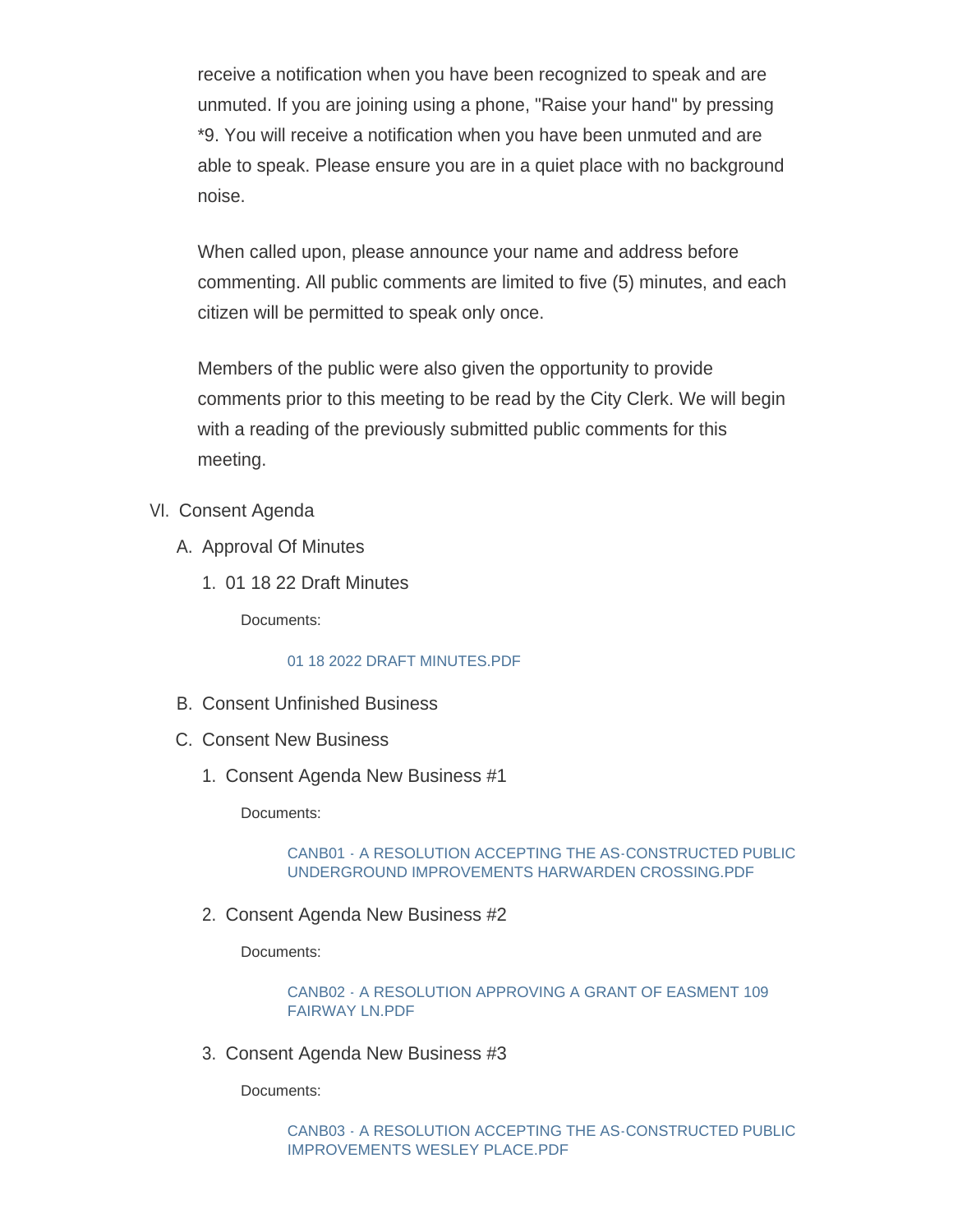- VII. Regular Agenda
	- A. Regular Unfinished Business
	- B. Regular New Business
		- 1. Regular Agenda New Business #1

Documents:

#### [RANB01 - A RESOLUTION AUTHORIZING RENTAL OF BACKHOE](https://www.wheaton.il.us/AgendaCenter/ViewFile/Item/8432?fileID=10837)  LOADER AND DUMP TRUCK HERC RENTALS.PDF

2. Regular Agenda New Business #2

Documents:

[RANB02 - A RESOLUTION AUTHORIZING PURCHASE OF LG DIAMETER](https://www.wheaton.il.us/AgendaCenter/ViewFile/Item/8433?fileID=10838)  SEWER CAMERA AND VEHICLE UNIT - STANDARD EQUIPEMENT.PDF

3. Regular Agenda New Business #3

Documents:

[RANB03 - A RESOLUTION AUTHORIZING EXECUTION OF AGMT 266](https://www.wheaton.il.us/AgendaCenter/ViewFile/Item/8434?fileID=10839)  CHRISTOPHER B. BURKE ENGINEERING GENERATOR REBER PUMP.PDF

4. Regular Agenda New Business #4

Documents:

[RANB04 - A RESOLUTION AUTHORIZING THE EXECUTION AGMT 275](https://www.wheaton.il.us/AgendaCenter/ViewFile/Item/8435?fileID=10840)  STRAND ASS. ENGINEERING SERVICES SIDEWALKS.PDF

5. Regular Agenda New Business #5

Documents:

[RANB05 - A RESOLUTION AUTHORIZING EXECUTION OF AGMT 270](https://www.wheaton.il.us/AgendaCenter/ViewFile/Item/8436?fileID=10841)  PLOTE CONSTRUCTION BITUMINOUS MATERIALS.PDF

6. Regular Agenda New Business #6

Documents:

[RANB06 - A RESOLUTION AUTHORIZING THE PURCHASE OF ONE](https://www.wheaton.il.us/AgendaCenter/ViewFile/Item/8437?fileID=10842)  PAVEMENT ROLLER WEST SIDE TRACTOR SALES.PDF

7. Regular Agenda New Business #7

Documents:

[RANB07 - A RESOLUTION AUTHORIZING THE PURCHASE OF THREE](https://www.wheaton.il.us/AgendaCenter/ViewFile/Item/8438?fileID=10843)  FORD ESCAPE VEHICLES CURRIE MOTORS.PDF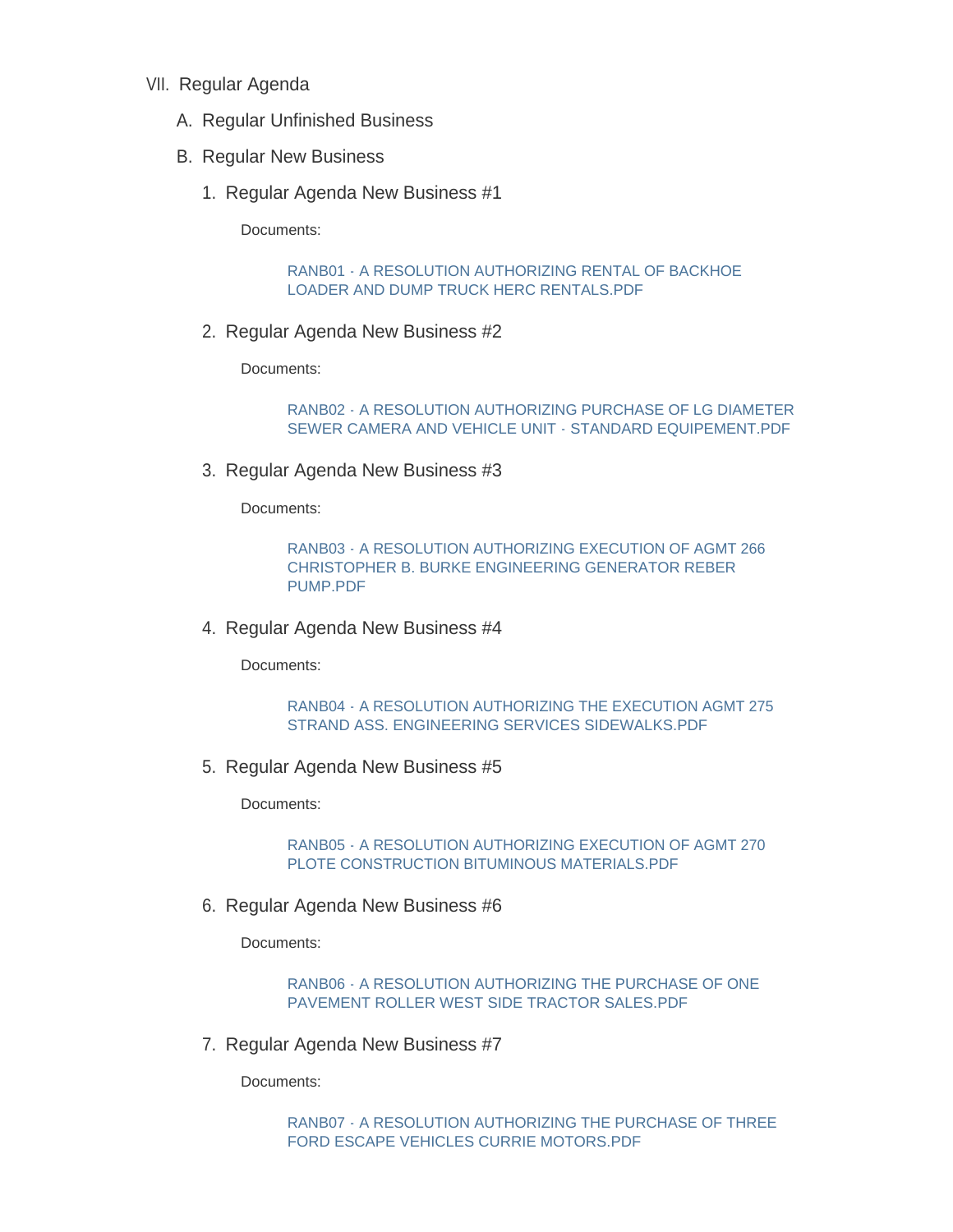8. Regular Agenda New Business #8

Documents:

[RANB08 - AN ORDINANCE AMENDING TEXT OF WHEATON ZONING](https://www.wheaton.il.us/AgendaCenter/ViewFile/Item/8439?fileID=10844)  ORDINANCE ART 3.4D.1 RESIDENTIAL EXTERIOR LIGHTING.PDF

9. Regular Agenda New Business #9

Documents:

[RANB09 - PLANNING AND ZONING RPT ZA 22-01 ARTICLE 24.7.2B](https://www.wheaton.il.us/AgendaCenter/ViewFile/Item/8440?fileID=10845)  RECREATIONAL VEHICLE PARKING RESTRICTIONS.PDF

10. Regular Agenda New Business #10

Documents:

[RANB10 - A RESOLUTION SHARED PARKING AGMT HEN HOUSE 1060](https://www.wheaton.il.us/AgendaCenter/ViewFile/Item/8441?fileID=10846)  - 1072 COLLEGE AVE..PDF

11. Regular Agenda New Business #11

Documents:

[RANB11 - A RESOLUTION AUTHORIZING EXECUTION OF AGMT 273 AVI](https://www.wheaton.il.us/AgendaCenter/ViewFile/Item/8442?fileID=10847)  SYSTEMS AUDIO VISUAL EQUIP AND INSTALL CITY HALL.PDF

12. Regular Agenda New Business #12

Documents:

RANB12 - A RESOLUTION AUTHORIZING EXECUTION OF AGMT 274 [BME ELECTRIC ELECTRICAL SERVICES TECHNOLOGY UPGRADE](https://www.wheaton.il.us/AgendaCenter/ViewFile/Item/8443?fileID=10848)  CITY HALL.PDF

13. Regular Agenda New Business #13

Documents:

[RANB13 - AN ORDINANCE AMENDING CY 2022 BUDGET CONTAINED](https://www.wheaton.il.us/AgendaCenter/ViewFile/Item/8444?fileID=10849)  IN ORD 0-2021-57.PDF

14. Regular Agenda New Business #14

Documents:

#### [RANB14- A RESOLUTION SUPPORTING RESTORATION OF LGDF](https://www.wheaton.il.us/AgendaCenter/ViewFile/Item/8445?fileID=10850)  REVENUE-HB 4169 AND SB 3010.PDF

- VIII. Council Comment
- IX. Approval Of Bills
	- A. Warrant No. 817